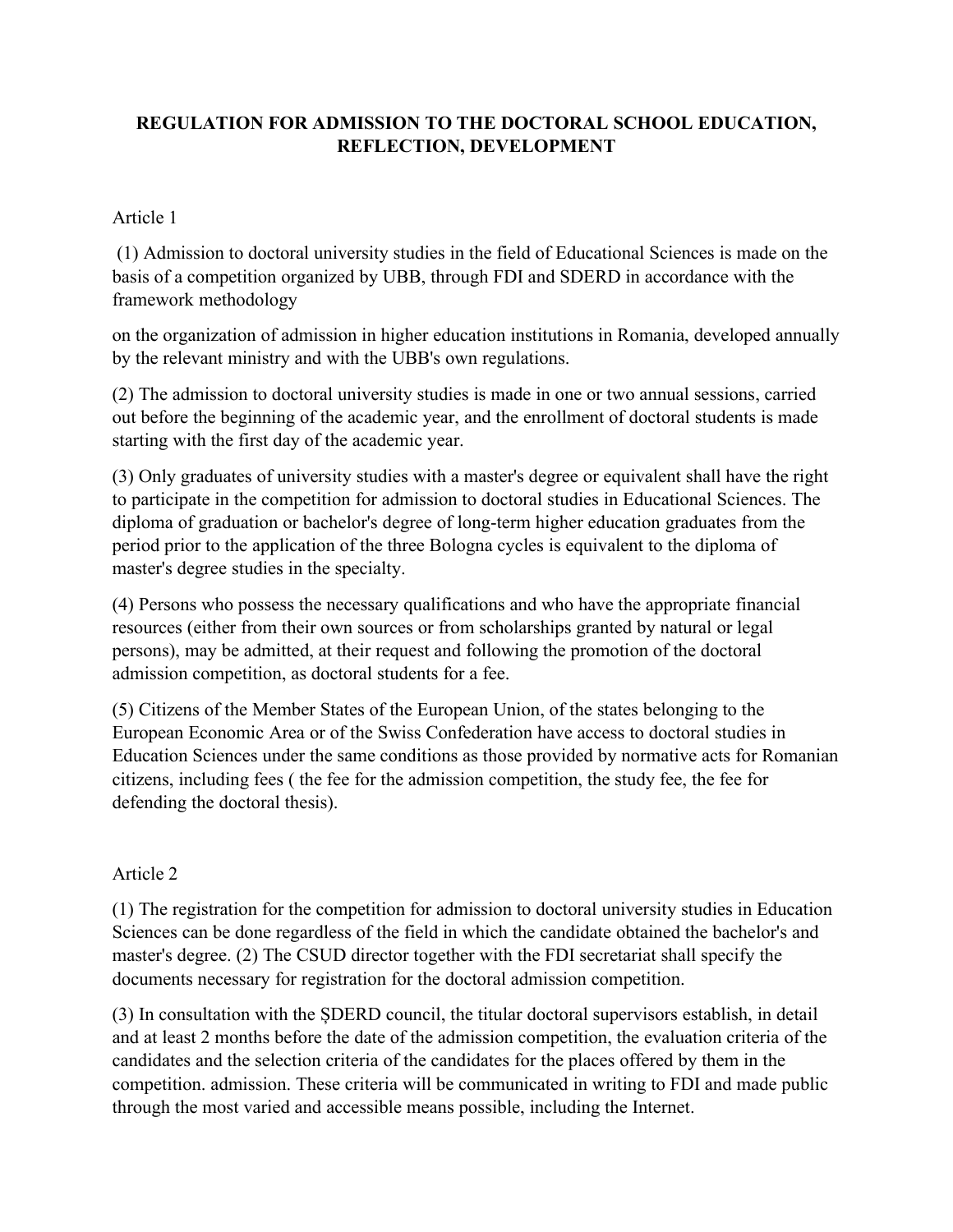(4) It is prohibited, under the sanction of the law, that through the criteria of evaluation of candidates and those of selection of candidates, any form of direct or indirect discrimination between candidates for doctoral studies be promoted.

(5) On the occasion of enrolling in an admission competition, the candidate for doctoral studies in the field of Education Sciences chooses a doctoral supervisor, from those doctoral supervisors in UBB Education Sciences who offer doctoral student places for that competition admission, and compete for a seat in that driver. In case of success, that doctoral supervisor will coordinate the doctoral studies of the respective candidate within ȘDERD.

## Article 3

(1) In the field of Educational Sciences, the doctoral admission competition consists of two tests: a) a specialized test, in writing or orally, at the decision and on the basis of a topic announced by the doctoral supervisor, with the agreement of the ȘDERD council, with at least two months before the date of the admission competition; b) an interview in which the scientific concerns of the candidate, his research skills and the proposed topic for the doctoral thesis are analyzed.

(2) In special conditions (state of emergency / state of alert / other special situations), at the proposal of SDERD and with the approval of CSUD, the competition tests can also take place by videoconference, the admitted candidates will travel to the SDERD headquarters in order to admission to the doctoral program before the enrollment date (beginning of the academic year).

(3) The admission commission consists of the doctoral supervisor, who offered the position of doctoral student for admission, and at least 2 other specialists from UBB who have at least the position of associate professor or second degree scientific researcher. The chairman of the admission commission is the doctoral supervisor. The admission commissions are proposed by the ȘDERD Councils and are approved by the CSUD director.

() For each specialized test, the commission awards a grade between 1 and 10, the average of these grades being the grade obtained by the candidate in the admission competition. Candidates who have obtained a minimum average of 8 will be declared admitted, in descending order of the averages obtained and within the limits of the places put up for competition.

(5) After the evaluation of the tests (made on the basis of the established evaluation criteria), the admission commission nominates, on the basis of the established selection criteria, the candidate who is to occupy the position of doctoral student put up for competition. This candidate will be able to be registered on the respective place only after obtaining the favorable opinion of the ȘDERD Council.

(6) ȘDERD ensures the transparency of the evaluation and selection procedures of the candidates for doctoral admission on the places offered by the titular doctoral supervisors and guarantees the access to this information, including by publishing on the Internet and by other means of information (brochures, posters etc. ).